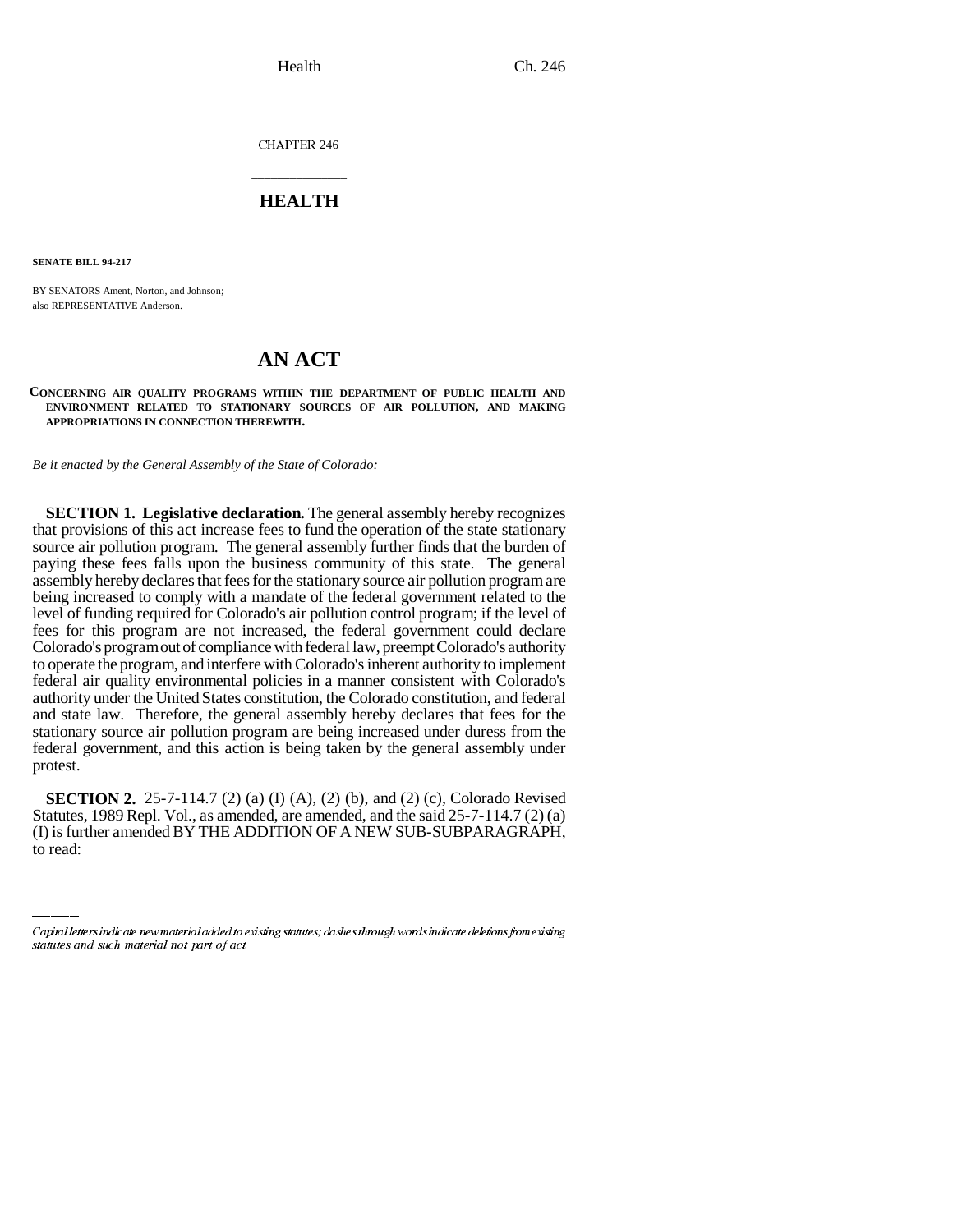**25-7-114.7. Emission fees - fund.** (2) (a) (I) The commission shall designate by rule and regulation those classes of sources of air pollution which are exempt from the requirement to pay an annual emission fee. Every owner or operator of an air pollution source not otherwise exempt in accordance with such commission rules and regulations shall pay an annual fee as follows:

(A) For fiscal year 1993-94 and thereafter, ten dollars and ninety-eight cents YEARS 1994-95 AND THEREAFTER, FOURTEEN DOLLARS AND NINETY-EIGHT CENTS per ton of regulated pollutant reported in the most recent air pollution emission notice on file with the division. SUCH FEE MAY BE INCREASED BY THE EXECUTIVE DIRECTOR FOR FISCAL YEAR 1996-97 BY AN AMOUNT EQUAL TO THE ANNUAL AUTHORIZED INCREASE IN THE DIVISION'S DIRECT PERSONNEL SALARY COSTS FOR THE REGULATION OF STATIONARY SOURCES FOR SUCH FISCAL YEAR AS INCORPORATED AND ENACTED IN THE ANNUAL GENERAL APPROPRIATION ACT FOR SUCH FISCAL YEAR.

(A.5) A LATE PAYMENT FEE. SUCH FEE SHALL BE ASSESSED AT THE RATE OF ONE PERCENT PER MONTH FOR ACCOUNTS MORE THAN SIXTY DAYS PAST DUE; EXCEPT THAT NO LATE PAYMENT FEE MAY BE ASSESSED DURING A PERIOD IN WHICH AN ACCOUNT IS UNDER ADMINISTRATIVE REVIEW BY THE DIVISION IN ORDER TO RESPOND TO A REASONABLE REQUEST BY THE OWNER OR OPERATOR OF A SOURCE FOR ALLOCATION OF THE FEES AMONG MULTIPLE SOURCES OR TO RESOLVE A GOOD FAITH CLAIM BY THE OWNER OR OPERATOR OF A SOURCE THAT THERE HAS BEEN AN ERROR IN CALCULATION OF THE AMOUNT OF FEES DUE. AT THE END OF THE ADMINISTRATIVE REVIEW, THE DIVISION SHALL INFORM THE OWNER OR OPERATOR OF THE SOURCE IN WRITING OF ANY FINDINGS.

(b) The moneys collected pursuant to this section shall be remitted to the state treasurer, who shall credit the same to the stationary sources control fund, which fund is hereby created. From such fund, the general assembly shall appropriate to the department of health, at least annually, such moneys as may be necessary to cover the division's direct and indirect costs required to develop and administer the programs established pursuant to parts 1 to 4 of this article for the control of air pollution from stationary sources. Any permit fee moneys not appropriated by the general assembly and any appropriated funds not spent by the division shall remain in the stationary sources control fund and shall not revert to the general fund of the state at the end of any fiscal year. Any such moneys shall be separately accounted for and used to reduce the permit fees BEGINNING IN FISCAL YEAR 1996-97 to be assessed against sources pursuant to this article. Until June 30, 1994, any interest earned on moneys in the stationary sources control fund pursuant to this article shall remain in the fund and shall not revert to the general fund of the state at the end of any fiscal year. Any such interest shall be separately accounted for and used to reduce the permit fees to be assessed against sources pursuant to this article. Beginning with fiscal year 1994-95 and thereafter, all interest earned on moneys in the stationary sources control fund shall revert to the general fund.

(c) The general assembly by bill shall annually adjust the fees established in this section as necessary to cover the reasonable costs, both direct and indirect, of the stationary source program and to assure that adequate personnel and funding will be available to administer the permit program.

**SECTION 3.** 25-7-114.7 (2) (a), Colorado Revised Statutes, 1989 Repl. Vol., as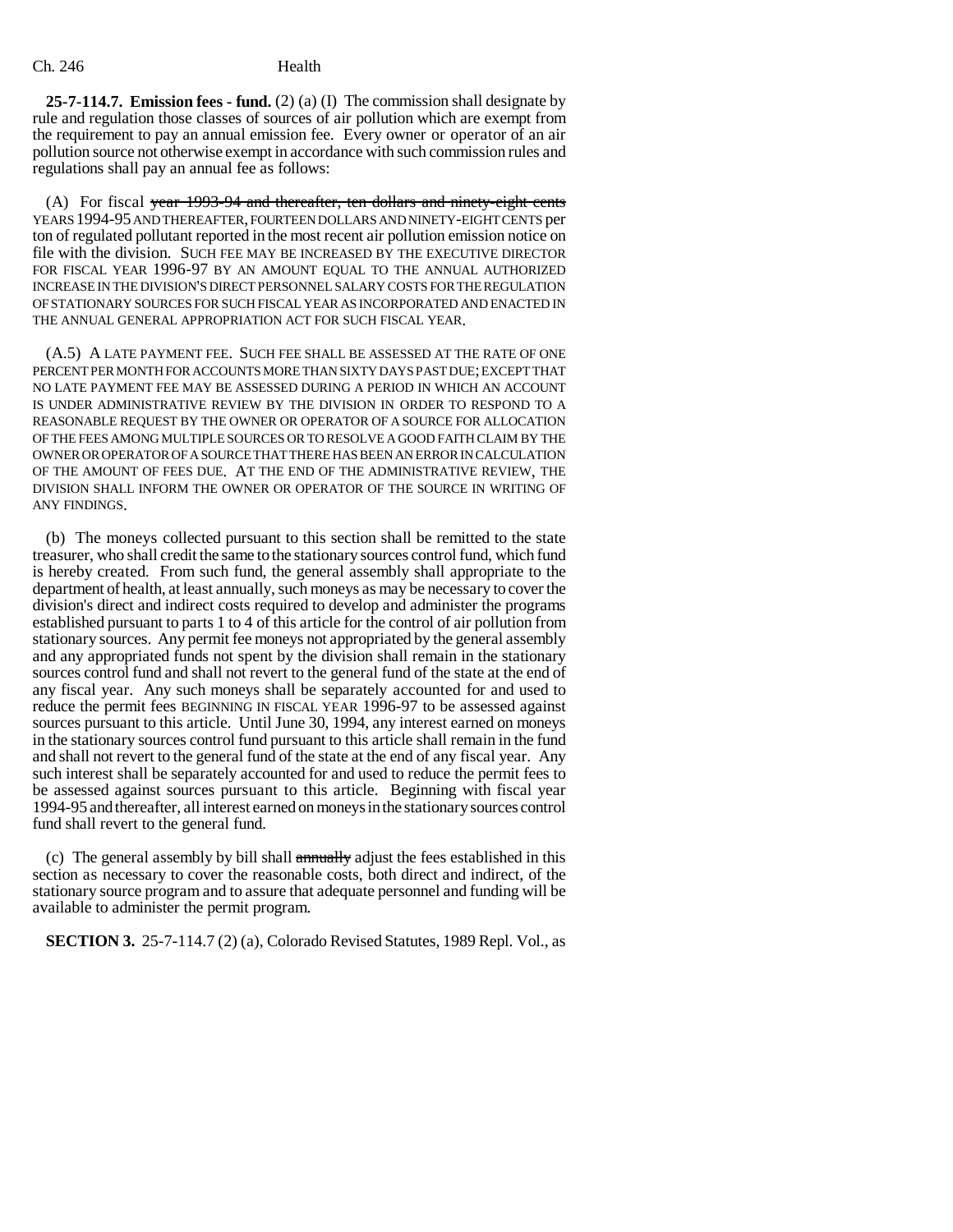## amended, is amended BY THE ADDITION OF A NEW SUBPARAGRAPH to read:

**25-7-114.7. Emission fees - fund - legislative declaration - task force created.** (2) (a) (IV) (A) AFTER CONSULTATION WITH THE PROGRAM MANAGERS OF THE STATIONARY SOURCE PROGRAM OF THE DIVISION CHARGED WITH THE ADMINISTRATION AND ENFORCEMENT OF THE PROGRAM WHICH INCLUDES THE OPERATING PERMIT PROGRAM, AND AFTER REVIEWING THE REQUIREMENTS OF TITLE V OF THE FEDERAL ACT, THE GENERAL ASSEMBLY HEREBY FINDS, DETERMINES, AND DECLARES THAT THE FEES AUTHORIZED TO BE COLLECTED FOR FISCAL YEARS 1994-95 AND 1995-96 SET FORTH IN SUBPARAGRAPH (I) OF THIS PARAGRAPH (a) ARE SUFFICIENT TO COVER ALL REASONABLE DIRECT AND INDIRECT COSTS REQUIRED TO DEVELOP AND ADMINISTER THE OPERATING PERMIT PROGRAM REQUIREMENTS OF THE FEDERAL ACT. THE GENERAL ASSEMBLY FURTHER FINDS, DETERMINES, AND DECLARES THAT SUFFICIENT FUNDS WILL BE GENERATED BY THE FEES AUTHORIZED TO BE COLLECTED FOR FISCAL YEARS 1994-95 AND 1995-96 SET FORTH IN SUBPARAGRAPH (I) OF THIS PARAGRAPH (a) FOR ADMINISTERING THE REST OF THE STATIONARY SOURCE PROGRAM AS REQUIRED UNDER THE FEDERAL ACT.

(B) IN ORDER TO INCREASE COMMUNICATION BETWEEN THE DIVISION AND THE PRIVATE SECTOR ON OPTIONS AVAILABLE TO INCREASE OPERATING EFFICIENCY AND MINIMIZE THE NEED FOR FUTURE FEE INCREASES TO FUND THE STATIONARY SOURCE PROGRAM, THE GENERAL ASSEMBLY HEREBY DIRECTS THE DIVISION TO CONVENE A COORDINATED EFFICIENCY TASK FORCE MADE UP OF REPRESENTATIVES FROM THE REGULATED AND ENVIRONMENTAL COMMUNITIES. THE TASK FORCE SHALL PURSUE WAYS TO INCREASE EFFICIENCIES, ECONOMIES, AND THE USE OF AUTOMATION AND TO IDENTIFY ALTERNATIVES TO ADDING TO STAFFING LEVELS WITHIN THE DIVISION IN ORDER TO REDUCE THE COSTS AND IMPROVE THE EFFICIENCY OF THE STATIONARY SOURCE PROGRAM. THE TASK FORCE MAY ALSO ADDRESS ALTERNATIVE FUNDING MECHANISMS WHICH EQUITABLY DISTRIBUTE THE COSTS OF THE PROGRAM. THE TASK FORCE SHALL CONSIST OF NINE MEMBERS APPOINTED BY THE EXECUTIVE DIRECTOR FROM A LIST OF PERSONS WHO VOLUNTEER TO SERVE WITHOUT COMPENSATION. ITS MEMBERSHIP SHALL REASONABLY REPRESENT THE VARIED INTERESTS OF LARGE AND SMALL BUSINESSES, THE ENVIRONMENTAL COMMUNITY, AND THE DEPARTMENT. THE TASK FORCE SHALL REPORT TO THE GOVERNOR AND THE GENERAL ASSEMBLY ON ITS RECOMMENDATIONS NO LATER THAN JULY 31, 1995. THE TASK FORCE MAY PROVIDE INTERIM REPORTS. THE TASK FORCE SHALL BEGIN ITS WORK NO LATER THAN THIRTY DAYS AFTER THE EFFECTIVE DATE OF THIS SUBPARAGRAPH (IV) AND THE TASK FORCE SHALL EXPIRE ON JULY 1, 1996.

(C) THIS SUBPARAGRAPH (IV) IS REPEALED, EFFECTIVE JULY 1, 1996.

**SECTION 4.** Part 2 of article 7 of title 25, Colorado Revised Statutes, 1989 Repl. Vol., as amended, is amended BY THE ADDITION OF THE FOLLOWING NEW SECTIONS to read:

**25-7-212. Actions of federal government affecting visibility - evaluation report.** (1) AS A PART OF THE STATE'S ONGOING DEVELOPMENT AND IMPLEMENTATION OF A LONG-TERM STRATEGY IN CONNECTION WITH VISIBILITY AND AIR QUALITY RELATED VALUES WITHIN CLASS I AREAS, THE DIVISION SHALL EVALUATE THE EXTENT TO WHICH THE ACTIVITIES OF THE FEDERAL GOVERNMENT ARE DIRECTLY ADVERSELY IMPACTING VISIBILITY AND AIR QUALITY RELATED VALUES WITHIN A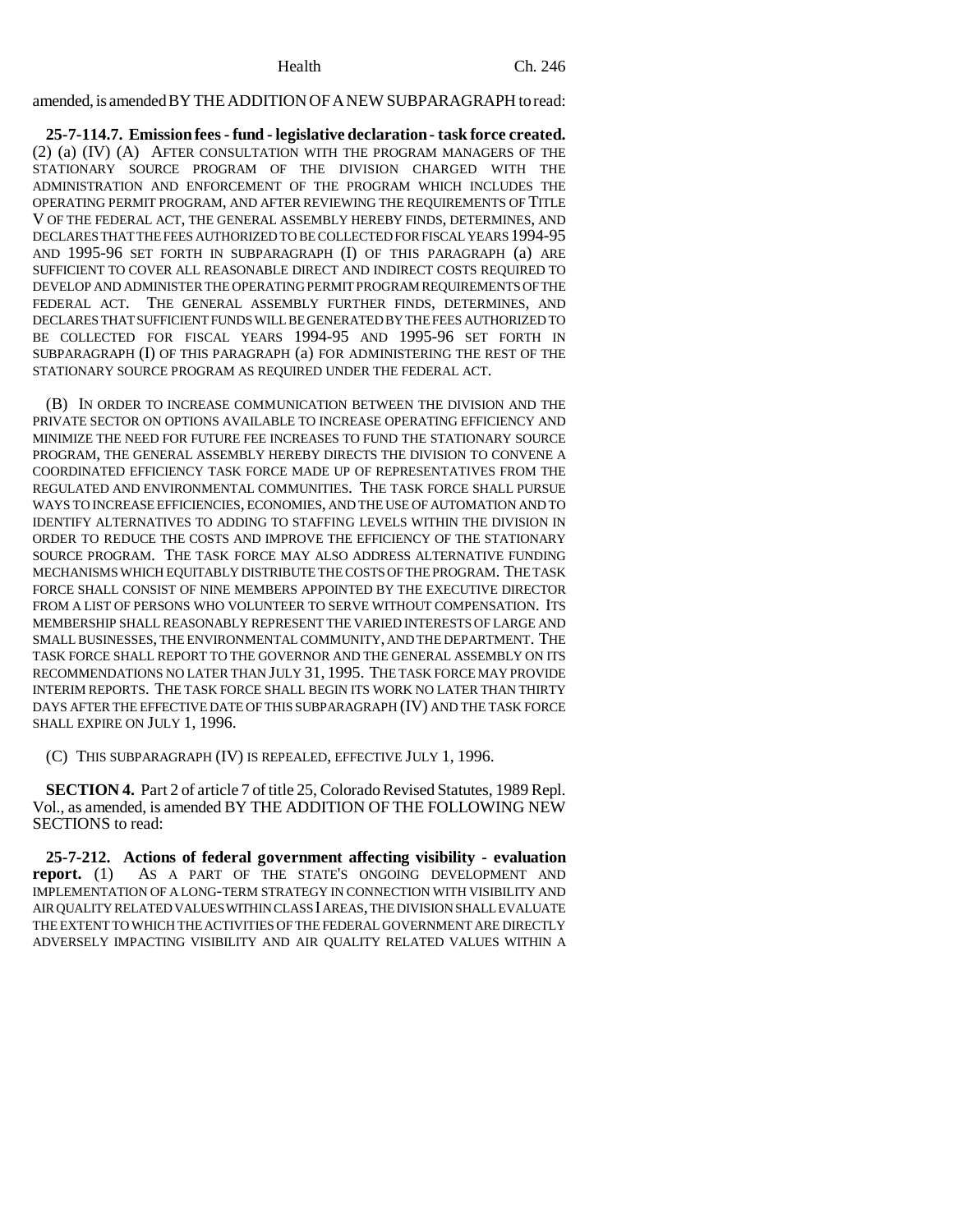CLASS I AREA AND MAKE A DETERMINATION WHETHER SUCH ENTITIES HAVE TAKEN OR ARE TAKING ALL REASONABLE STEPS NECESSARY TO REMEDY THAT IMPACT. AT ANY TIME, THE DIVISION MAY MAKE, AND A FEDERAL LAND MANAGER SHALL RESPOND TO, REASONABLE REQUESTS FOR INFORMATION NECESSARY FOR THE DIVISION TO PERFORM SUCH REGULATION.

(2) THE JOINT PUBLIC HEARING REQUIRED UNDER SECTION 25-7-105 (4) (a) AND THE REPORT TO THE GOVERNOR AND THE GENERAL ASSEMBLY REQUIRED UNDER SECTION 25-7-105(6) SHALL REPORT ON THE RESULTS OF THE EVALUATION REQUIRED UNDER SUBSECTION (1) OF THIS SECTION.

**25-7-213. Visibility and air quality related values policy task force.** (1) IN ORDER TO IDENTIFY AND DISCUSS POLICY ISSUES AND MAKE RECOMMENDATIONS TO THE GENERAL ASSEMBLY, THE GOVERNOR, AND THE AIR QUALITY CONTROL COMMISSION CONCERNING VISIBILITY AND AIR QUALITY RELATED VALUES PROTECTION AND ENHANCEMENT STRATEGIES FOR CLASS I AREAS AND THE NEED FOR LEGISLATION AND REGULATION, THERE IS HEREBY ESTABLISHED A VISIBILITY AND AIR QUALITY RELATED VALUES POLICY TASK FORCE. THE MEMBERSHIP OF THE TASK FORCE SHALL CONSIST OF TWELVE MEMBERS. THE GOVERNOR SHALL APPOINT EIGHT MEMBERS. THE SPEAKER OF THE HOUSE OF REPRESENTATIVES SHALL APPOINT TWO MEMBERS, ONE OF WHOM MAY BE A MEMBER OF THE HOUSE OF REPRESENTATIVES. THE PRESIDENT OF THE SENATE SHALL APPOINT TWO MEMBERS, ONE OF WHOM MAY BE A MEMBER OF THE SENATE. THE REVIEW COMMITTEE SHALL RECEIVE STAFF ASSISTANCE FROM THE LEGISLATIVE COUNCIL STAFF, THE OFFICE OF LEGISLATIVE LEGAL SERVICES, AND THE AIR POLLUTION CONTROL DIVISION AND SHALL CONSULT WITH OTHER INTERESTED PERSONS, INCLUDING REPRESENTATIVES FROM FEDERAL LAND MANAGEMENT AGENCIES.

(2) THE TASK FORCE SHALL MEET AT LEAST MONTHLY.

(3) (a) APPOINTMENTS TO THE TASK FORCE SHALL BE MADE NO LATER THAN JUNE 1, 1994.

(b) (I) THE APPOINTEES SHALL CONSIST OF A CROSS-SECTION OF CONCERNED PERSONS INCLUDING: ENVIRONMENTAL GROUPS; COAL PRODUCERS; LABOR; MANUFACTURING; NATURAL GAS PRODUCERS; ELECTRIC UTILITIES; LOCAL GOVERNMENT; AND THE AIR QUALITY CONTROL COMMISSION.

(II) AT LEAST ONE LOCAL GOVERNMENT APPOINTEE SHALL RESIDE WEST OF THE CONTINENTAL DIVIDE.

(c) THE FIRST MEETING SHALL BE WITHIN THIRTY DAYS AFTER THE EFFECTIVE DATE OF THIS SECTION. THE TASK FORCE SHALL REPORT ITS RESULTS TO THE GENERAL ASSEMBLY BY NOVEMBER 1, 1994. THE MEMBERS OF THE TASK FORCE SHALL SERVE WITHOUT COMPENSATION.

(4) THIS SECTION IS REPEALED, EFFECTIVE JULY 1, 1995.

**SECTION 5. Appropriations.** (1) In addition to any other appropriation, there is hereby appropriated, out of any moneys in the stationary sources control fund not otherwise appropriated, to the department of public health and environment, for